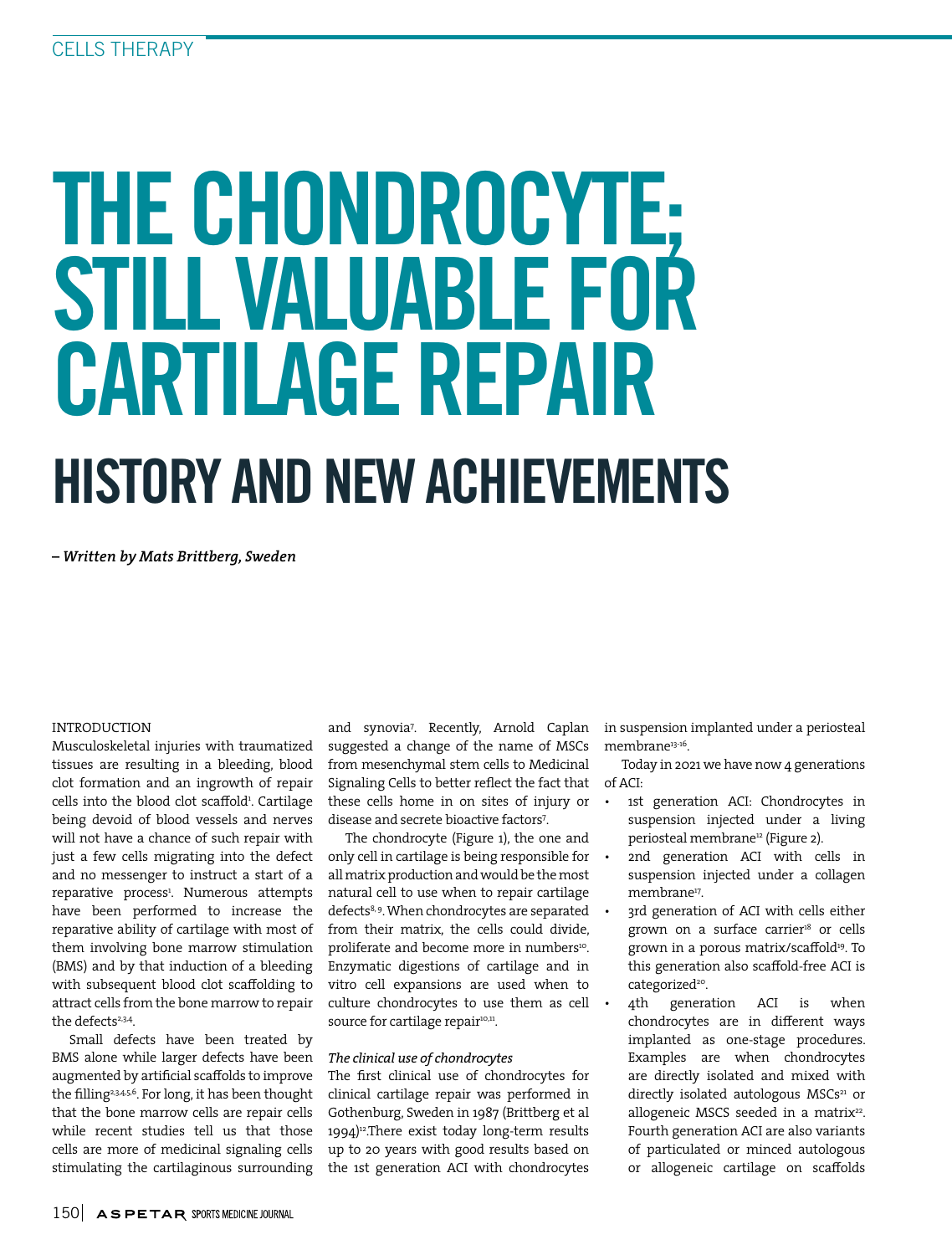

(CAIS23, CAFRIMA24, AutoCart®25, and DeNovo®<sup>26</sup>).(Figure 3 a and b).

Cell therapies including cultured chondrocytes are examples of cell manipulations and such modulations are requiring special regulatory frameworks





**Figure 1:** A chondrocyte in cell culture. Alcian-Blue.

**Figure 2:** Chondrocyte implantation under a periosteal flap-1st generation ACI.

developed by FDA<sup>27</sup> in USA and EMEA<sup>28</sup> in Europe. The way to be approved for cell therapies is long and very expensive and many companies involved in cartilage repair have tried to find cell therapies not involving cell manipulations and by that much easier to use for the surgeons with less costs. Subsequently, today very few in vitro expanded chondrocytes techniques are available for the patients. Commercially available ACI Gen III techniques today in 2021 are:

- MACI®29-Vericel USA.
- Bioseed-C®30 BioTissue Germany.
- CaRes- Arthro®31 Kinetics Biotechnology GmbH (Austria).
- Chondrosphere®32 (spherox)-CoDon Gemany.
- In clinical trials:
- Hyalograft-C-HS33.
- NeoCart®34-Histogenics (USA).
- NovoCart®35-Aesculap biologics.

#### *Other chondrogeneic cells*

Instead of using manipulated cells, the companies have focused on the use of different chondrogeneic cells for repair, cells that can be used as one-stage procedures. Both chondrocytes but also cells not being pure chondrocytes could be used for cartilage repair.

Non chondrocyte Chondrogeneic cells are:

- Bone Marrow-Derived Stem Cells<sup>36,37</sup>.
- Adipose-Derived Stem Cells<sup>38</sup>.
- Synovial Membrane-Derived Stem Cells39.
- Muscle-Derived Stem Cells<sup>40</sup>.
- Peripheral Blood Stem Cells<sup>41</sup>.
- Menstrual blood progenitor cells<sup>42</sup>.

Those adult stem cells have limited self-renewal capacities. Furthermore, as a person ages, these cells exhibit decreased proliferation rates and lessened chondrogeneic differentiation potential.



**Figure 3:** (a) Cartilage fragments have been harvested trans-arthroscopic with a shaver and a special cartilage fragment collector (Graftnet collector-Arthrex).The fragments are shown in the collector and will be implanted into the joint. (b) A cartilage defect, first as empty defect and then after filling with cartilage fragments in fibrin glue.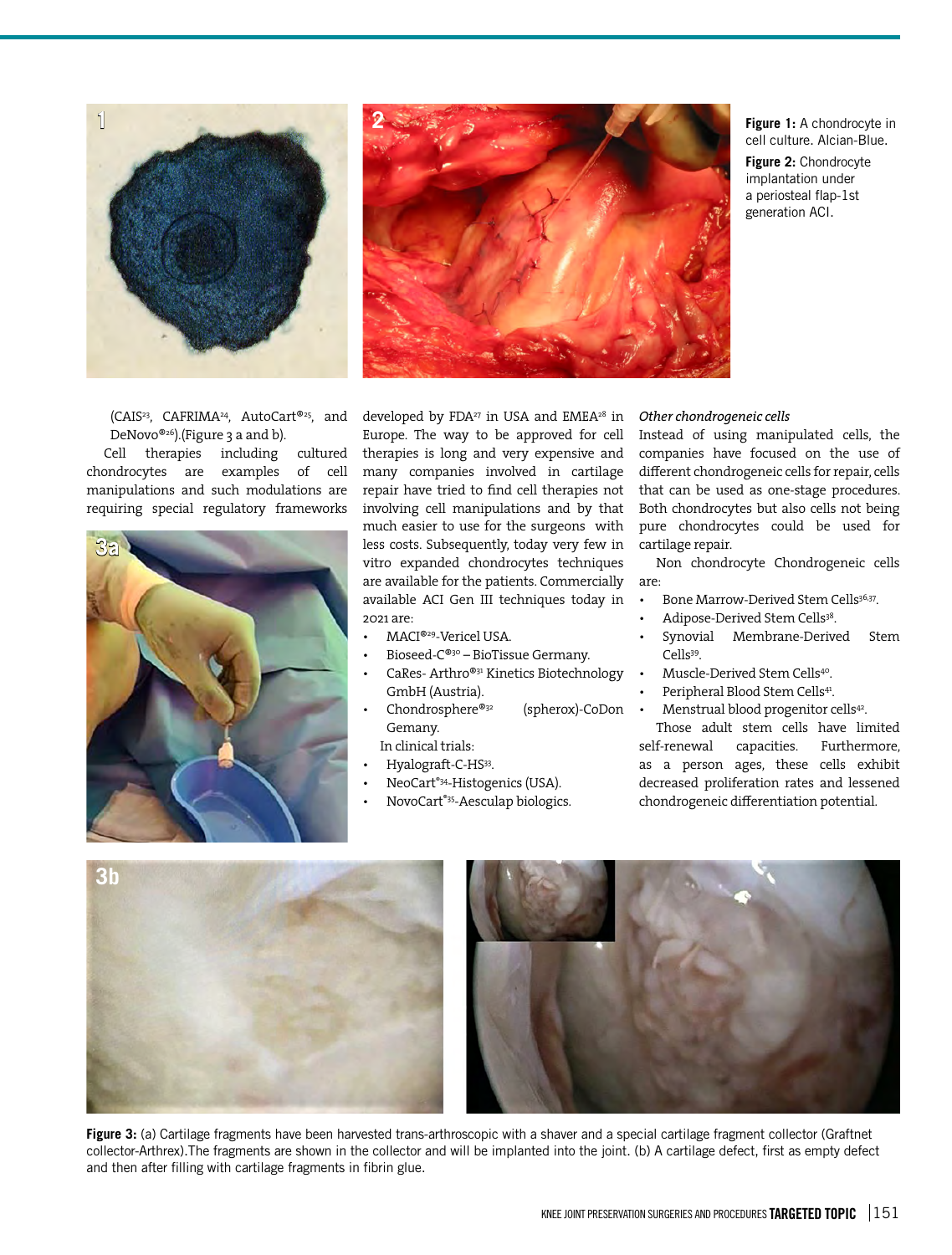Furthermore, also extra embryonic sources of cells to be used exists such as<sup>43</sup>:

- Wharton's Jelly Stem Cells.
- Umbilical Cord Blood Stem Cells (BMP-2,  $RMP-6$
- Amniotic Fluid Stem Cells.
- Placenta-Derived Mesenchymal Stem Cells.

A study compared human MSCs derived from bone marrow, Periosteum, Synovium, skeletal muscle and adipose tissue<sup>44</sup>. The study revealed that synovium-derived MSCs exhibited the highest capacity for chondrogenesis, followed by bone marrowderived and periosteum-derived MSCs.

Furthermore, it has been shown that culture-expanded chondrocytes have the potential45 :

- to form cartilage in in vitro pellet mass cultures,
- to form adipose cells in dense monolayer culture,
- to form a calcium-rich matrix in an osteogenic assay.

Important finding was, however that in contrast with MSCs, chondrocytes formed cartilage only and not bone with in the study used in vivo osteochondrogenic assay45.

In another study, Karlsson et al<sup>46</sup> compared articular chondrocytes and iliac crest derived MSCs and allowed them to differentiate in so called pellet mass cultures. Significantly decreased expression of collagen type I was accompanied by increased expression of collagen types IIA and IIB during differentiation of chondrocytes, indicating differentiation towards a hyaline phenotype<sup>46</sup>. Chondrogenesis in MSCs on the other hand resulted in upregulation of collagen types I, IIA, IIB, and X, demonstrating differentiation towards cartilage of a mixed phenotype $46$ . These findings suggest that chondrocytes and MSCs differentiated and formed different subtypes of cartilage, the hyaline and a mixed cartilage phenotype, respectively<sup>46</sup> and the bone marrow stem cells are prone to produce bone instead of cartilage. Such a finding is important to know about as when surgeons are doing bone marrow stimulation like micro-fracturing (MFX) with a risk of too much bone ingrowth. Some factors that promote chondrogenesis while inhibiting hypertrophic changes from MSCs might be necessary for the cartilage engineering from nonchondrocyte MSCs.

#### THE FUTURE ACI

*Combinations of chondrocytes and MSCs*

New findings demonstrate that co-culturing human MSCs with human articular chondrocytes in HA-hydrogels enhances the mechanical properties and cartilage specific ECM content of tissue-engineered cartilage47. However, co-culture decrease the expression of collagen type X by MSCs, which is an important marker of MSC.

 Initially, it was thought that when mixing chondrocytes with MSCs, the MSCs were recruited by the chondrocytes to go into a chondrogeneic lineage. Recent studies instead show that MSCs are functioning as medicinal signaling cells to stimulate the chondrocytes for a stronger repair response7 .

Subsequently when to repair a cartilage defects at least for larger defects, chondrocytes are needed in some form. With the complicated regulations regarding chondrocyte cultures, the possibility of using direct isolation of chondrocytes mixed with MScs as one-stage procedures has open new doors for cartilage repairs<sup>21,22</sup>.

One-stage ACI techniques are called ACI  $4<sup>th</sup>$  generation. In the INSTRUCT study, the surgeons harvested bone marrow cells from iliac crest and mixed them with chondrocytes directly isolated in the OR<sup>21</sup>. The cell mixture was then injected in a scaffold for a direct cartilage lesion implantation. In a 24 months study in 40 patients, good lesion fill and sustained clinically important and statistically significant improvement were found in all patient-reported outcome scores throughout the 24-month study. Hyaline-like cartilage was observed on biopsy specimen in at least 22 of the 40 patients<sup>21</sup>.

Another such one-stage procedure is the IMPACT study<sup>22</sup> where instead of direct isolation of chondrocytes, chondrocytes with surrounding pericellular matrix is isolated as chondrons. The chondrons are then mixed with allogeneic MScs and injected in fibrin glue into the defect. Using allogenic MSCs, no signs of a foreign body response or serious adverse reactions were recorded after 5 years. The majority of patients showed statistically significant and clinically relevant improvement in the KOOS and all its subscales from baseline to 60 months22.

#### *Minced cartilage derived ACI*

However, even if those above described techniques are one-stage procedures, they involve cell isolations through minor manipulations and cells with osteogenic potential that may influence the degree of chondrogenesis. A simpler, one-stage procedure is then to use particulated or fragmented cartilage for repair. The initial technique called CAIS was studied in two RCTS23,48 showing in both studies significant improvement of the patients treated by cartilage fragments in resorbable scaffold versus microfracture. Unfortunately, the company developing CAIS decided not to launch the technique for further use commercially. Instead, other companies have used the technology to develop modified versions of CAIS with fragments in different scaffolds.

Williams and co-workers<sup>49</sup> have identified a population of chondroprogenitor cells



**Image:** Illustration.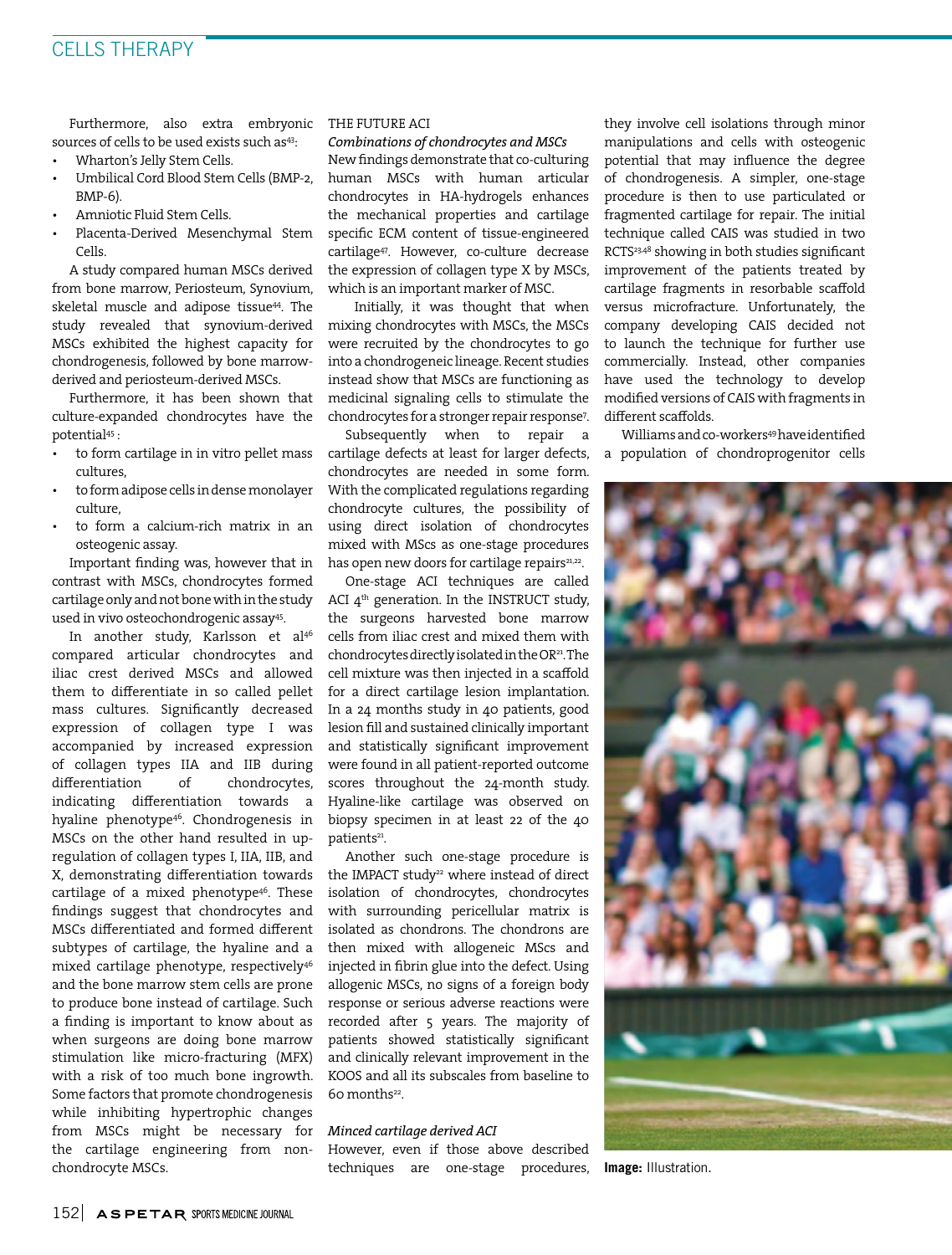from the surface zone of bovine articular cartilage using differential adhesion to fibronectin49. This population of cells can form large numbers of colonies from a low seeding density and is capable of extended culture without losing the chondrogenic phenotype and they are subsequently cartilage progenitor cells49.

Therefore, these populations are expected to be extra interesting potential cell sources for cartilage repair as being cartilage pluripotent "stem cells". Migratory ability enables cartilagederived pluripotent cells to migrate to the injured site and repair cartilage damage. Even stem cells from human OA cartilage also have the potential for cartilage repair. Koelling et al<sup>50</sup> observed that also cartilage progenitor cells from late stage OA knee joints regained a round chondrocyte-like phenotype and exhibited collagen type II mRNA expression as well as collagen type II protein expression in a 3D-alginate culture without any chondrogenic supplementation<sup>50</sup>.

Based on such findings, the use of fragmented cartilage is of increasing interest as it has been shown in laboratory experiments that new cartilage tissue is formed in direct connection to the fragments. Endogenous cartilage progenitor cells migrate from the fragments into the surrounding scaffolding material to start new matrix production. With special harvest instruments mini fragments are produced which could be put onto different scaffolds and be implanted fixated with a biological glue<sup>25</sup>.



Marmotti et  $a^{51}$  have shown that there is an age-dependent and time-dependent chondrocyte migration. A significant difference (P < 0.05) was observed between young and older donors<sup>51</sup>. Furthermore, it has also been shown that at one month high cellularity and intense extracellular matrix (ECM) production could be seen and that a two months, ECM was positive for collagen type II<sup>52</sup>. Furthermore, the matrix production is influenced by the degree of fragmentation and Bonasia et al<sup>53</sup> found that a chondral paste of fragments with size < 0.3 mm performed best in histology comparisons<sup>53</sup>.

Juvenile chondrocytes have shown in vitro superior capabilities of producing cartilage extracellular matrix 54. With the knowledge of chondral fragments for cartilage repair, now also allogeneic juvenile cartilage fragments have been introduced for chondral repair<sup>26,55</sup>.

# *3D-printing of chondrocytes in Bio-ink with Biopens*

The concept of 3D-printing involves a construct production having a control over spatial resolution, shape, and mechanical properties<sup>56</sup>. When to repair a cartilage defect, a gradient repair is important where cells in different layers may be able to via cross-talking develop a good quality repair. Many of the 3D printing concepts involve several cell types and different materials for the bone and cartilage layer. Most often an osteochondral repair approach is best with a 3D printing addressing the bone defect with printing of bone cells into layers of bone substitute materials like hydroxyapatite and followed by different chondrocytes printed layered between a more cartilage specific matrix materials like hyaluronic acid57,58.

#### *The status of the Chondrocyte for cartilage repair in randomized controlled trials*

Randomized controlled clinical trials (RCTs) are considered to be the gold standard for evidence-based medicine. Subsequently, RCTs are important in also cartilage repair methods, steering the surgeons to use wellcontrolled and validated methods. In 2019, Matar and Platt<sup>59</sup> published a paper on RCTs in orthopedic reseach<sup>59</sup>. The authors included 1078 RCTs across seven most commonly performed elective procedures. Unfortunately, cartilage repair procedures were not included in their review. Of the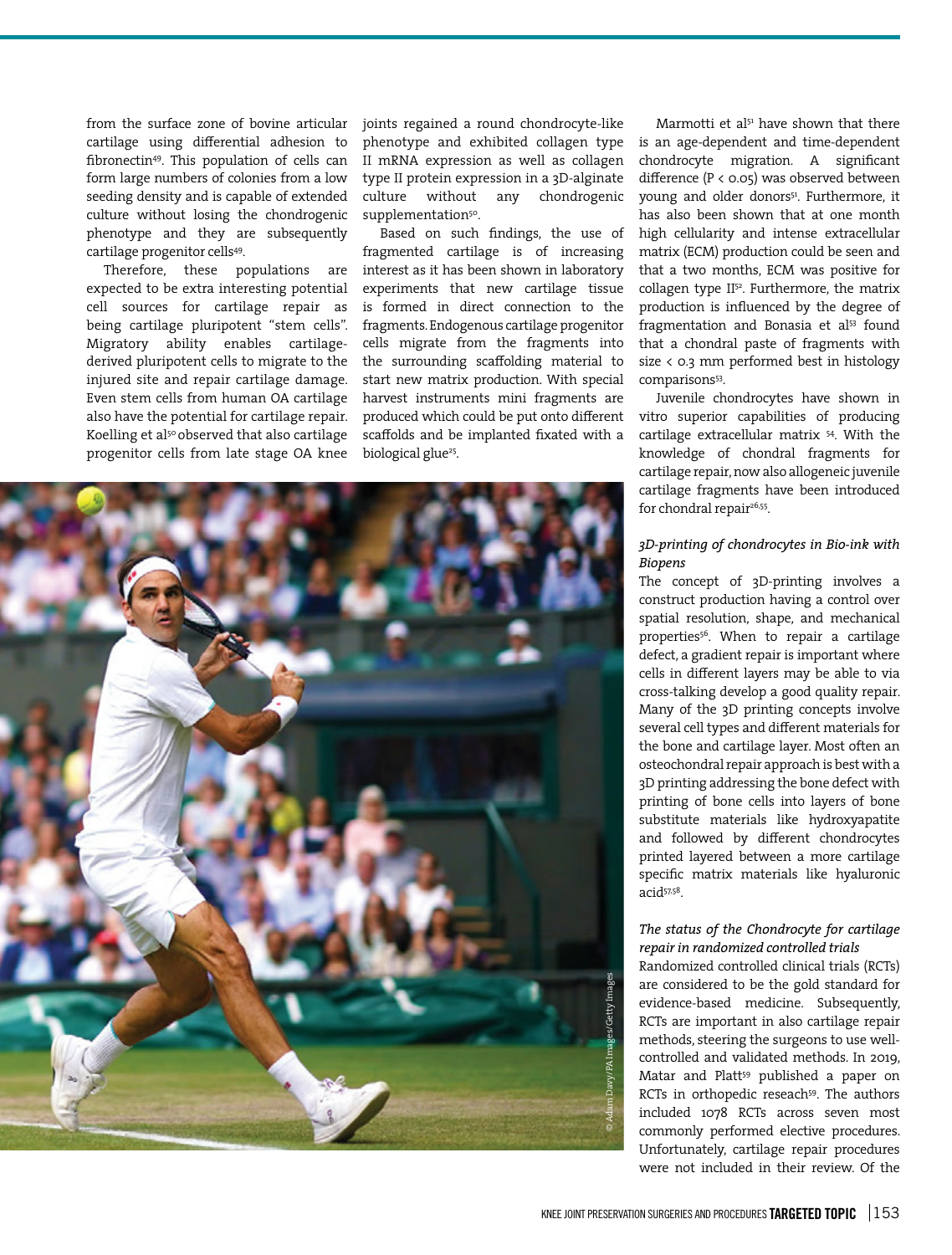# CELLS THERAPY

seven procedures studied, only 16% of the RCTs reported significant findings.

However, from 2003 to 2021, 21 RCTs have been performed<sup>23,48,60-79</sup>. Sixteen of those RCTs involved different generations of ACI versus other cartilage repair techniques<sup>23,48,63-78</sup>. In 9 of those 16 studies, ACI showed significant superiority in different parameters studied versus the other cartilage repair method<sup>23,48,65,70-74,76</sup>. Ten of those studies involved different generations of ACI versus bone marrow stimulation without scaffold (MFX (9) and abrasion arthroplasty  $(1)^{23,48,68,69,70-74,76}$ . ACI was significantly better in different parameters than BMS without scaffold in 8/10 studies<sup>23, 48, 70-74, 76</sup> (Figure 4).

#### *How and when to use chondrocytes for a cartilage repair?*

There are numerous algorithms to use for cartilage repair. Most often the surgeons trend to overestimate the size of the lesions to repair.

The mean size width of the both condyles in a man is a little less than 9  $cm<sup>90</sup>$ . A defect with a size of 1 cm located centrally on a condyle is subsequently quite a large defect to repair.

The authors' suggestions of methods to use for a cartilage defect are:

- BMS ( like MFX or drilling) for small defects 0.5 cm²
- Augmented BMS (with a scaffold) for small-medium sized defect 0.6-2 cm²
- Alternative also for re-operations in such defects if a simple BMS has been done before
- ACI-one stage with autologous or allogeneic chondral fragments >1cm²
- ACI-two stage with cultured chondrocytes > 2 cm²
- ACI-one stage with mixed chondrocytes and MSCs > 2 cm²
- Above Cell based treatments for reoperations > 1 cm²
- Osteochondral Allografts for extra-large defects like condylar replacements

It is also important not to forget that unloading osteotomies are useful in combination with local repairs.

Furthermore, as mentioned earlier in the text, the activities of chondrocytes are depending on the patients' age. A local cartilage repair can be done for local trauma defects, local degenerative lesions but may also be used for a local well-defined lesion in an early OA joint. However, local repairs are

# **Third Party Testing**

#### *ACI Gen I versus Gen II and III*

- *= Schneider et al 2003*
- *= Bartlett et al*
- *= Gooding et al*
- *= Zeifang et al 2010*

#### *ACI Gen I versus Mosaicplasty*

- *= Horas et al 2003*
- *+ Bentley et al 2003*
- *= Dozin et al 2005*

#### *ACI Gen III versus Mosaicplasty*

*- Clavé et al 2016*

#### *ACI Gen I versus MFX*

- *= Knutsen et al 2004*
- *= Lim et al 2012*
- *+ Vanlauwe et al 2011*

#### *ACI Gen III versus MFX / Abrasion Arthroplasty*

- *+ Visina et al 2004*
- *+ Basad et al 2010*
- *+ Crawford et al 2012*
- *+ Saris et al 2014*
- *+ Niemeyer et al 2019*

#### *ACI Gen II versus AMIC (Scaffold + bone marrow stimulation) = Fossum et al 2019*

# *ACI Gen III versus AMIC (Scaffold + bone marrow stimulation) - Akgun et al 2015*

## ACI Gen III with scaffold free ACI in comparison to three different cell *concentrations*

Becher et al 2017

# *ACI Gen IV versus MFX*

- *+ Cole et al 2011 + Spalding et al 2011*
- 

Figure 4: A summary of the RCTs done with ACI versus different other methods from 2003-2021.

not used in a full established osteoarthritic joint.

Chang and co-workers<sup>81</sup> have detected multipotent mesenchymal progenitor cells in human articular cartilage of all ages. Of interest to know is that chondral progenitor cells accounted for 94.69%±2.31%, 4.85%±2.62%, and 6.33%±3.05% of cells in articular cartilage obtained from fetuses, adults, and elderly patients, respectively (P<.001)81. Furthermore, fetal mesenchymal progenitor cells had the highest rates of proliferation measured by cell doubling times and chondrogenic differentiation as compared to those from adult and elderly patients<sup>81</sup>. With that in mind, the repair quality is expected to become better, the younger patient that is treated but ACI may be used in elderly patients still having in total a healthy cartilage as there also exist cartilage progenitor cells but with less chondrogeneic differentiation ability.